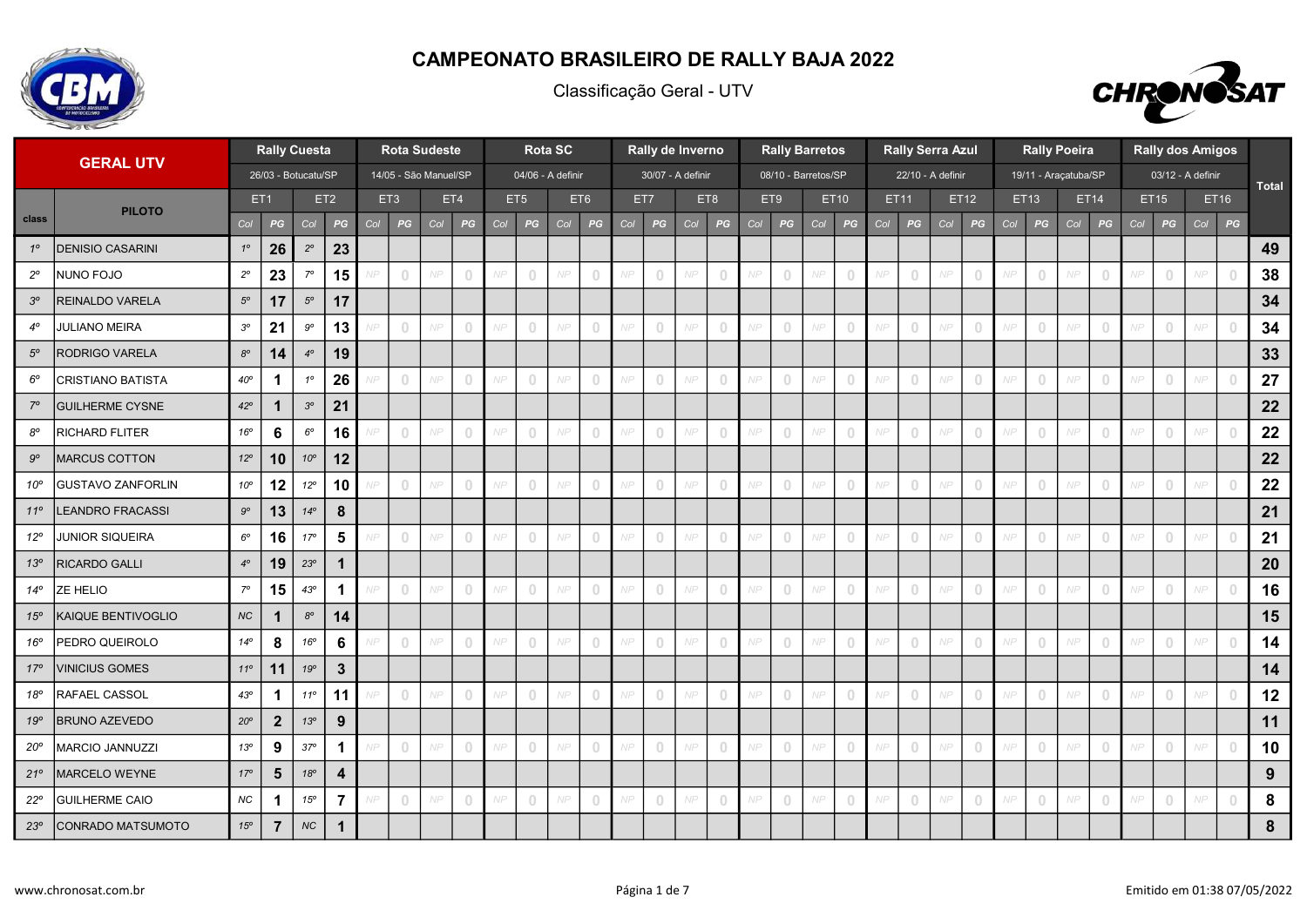

Classificação Geral - UTV



|                 | <b>GERAL UTV</b>          |              |                 | <b>Rally Cuesta</b> |              |     |                | <b>Rota Sudeste</b>   |                                  |     |                                       | <b>Rota SC</b> |                |     |                                       | Rally de Inverno  |                |     |                                       | <b>Rally Barretos</b> |                                 |     | <b>Rally Serra Azul</b> |     |                                  |     |                                       | <b>Rally Poeira</b>  |                                       |     |                                       | <b>Rally dos Amigos</b> |                |                  |
|-----------------|---------------------------|--------------|-----------------|---------------------|--------------|-----|----------------|-----------------------|----------------------------------|-----|---------------------------------------|----------------|----------------|-----|---------------------------------------|-------------------|----------------|-----|---------------------------------------|-----------------------|---------------------------------|-----|-------------------------|-----|----------------------------------|-----|---------------------------------------|----------------------|---------------------------------------|-----|---------------------------------------|-------------------------|----------------|------------------|
|                 |                           |              |                 | 26/03 - Botucatu/SP |              |     |                | 14/05 - São Manuel/SP |                                  |     | 04/06 - A definir                     |                |                |     |                                       | 30/07 - A definir |                |     |                                       | 08/10 - Barretos/SP   |                                 |     | 22/10 - A definir       |     |                                  |     |                                       | 19/11 - Araçatuba/SP |                                       |     |                                       | 03/12 - A definir       |                | <b>Total</b>     |
|                 | <b>PILOTO</b>             |              | ET <sub>1</sub> |                     | ET2          |     | ET3            |                       | ET4                              |     | ET <sub>5</sub>                       |                | ET6            |     | ET7                                   |                   | ET8            |     | ET9                                   |                       | ET10                            |     | ET11                    |     | ET12                             |     | ET13                                  | ET14                 |                                       |     | <b>ET15</b>                           |                         | ET16           |                  |
| class           |                           | Col          | PG              | Col                 | PG           | Col | PG             | Col                   | PG                               | Col | PG                                    | Col            | PG             | Col | PG                                    | Col               | PG             | Col | PG                                    | Col                   | $\boldsymbol{P} \boldsymbol{G}$ | Col | PG                      | Col | $\boldsymbol{P} \boldsymbol{G}$  | Col | PG                                    | Col                  | PG                                    | Col | PG                                    | Col                     | PG             |                  |
| $24^{\circ}$    | <b>GLAUCO LO GIUDICE</b>  | 18°          | 4               | $26^{\rm o}$        | $\mathbf{1}$ |     | $\,0\,$        | NP                    | $\overline{0}$                   |     | $\circ$                               | NP             | $\overline{0}$ |     | $\circ$                               |                   | $\overline{0}$ | NP  | $\bf 0$                               | NP                    | $\mathbf{0}$                    |     | $\circ$                 | NP  |                                  | NP  | $\overline{0}$                        | NP                   |                                       | NP  | $\overline{0}$                        | NP                      | $\overline{0}$ | $5\phantom{.0}$  |
| 25°             | <b>EDUARDO MARINI</b>     | 19°          | $\mathbf{3}$    | 46°                 | $\mathbf 1$  |     |                |                       |                                  |     |                                       |                |                |     |                                       |                   |                |     |                                       |                       |                                 |     |                         |     |                                  |     |                                       |                      |                                       |     |                                       |                         |                | 4                |
| $26^{\circ}$    | <b>VAGNER MONFERRER</b>   | $23^{\circ}$ | 1               | $20^{\circ}$        | $\mathbf{2}$ |     | $\overline{0}$ | NP                    | $\bigcirc$                       | NP  | $\begin{array}{c} 0 \\ 0 \end{array}$ | NP             | $\overline{0}$ | NP  | $\circ$                               | NP                | $\cup$         | NF  | $\overline{0}$                        | NP                    | $\Omega$                        |     | $\circ$                 | NP  |                                  | NP  | $\begin{array}{c} 0 \\ 0 \end{array}$ | NP                   |                                       | NP  | $\begin{array}{c} 0 \\ 0 \end{array}$ | NP                      |                | $\mathbf{3}$     |
| $27^{\circ}$    | <b>GERARD KNIBBE</b>      | $21^{\circ}$ | 1               | $21^{\circ}$        | $\mathbf 1$  |     |                |                       |                                  |     |                                       |                |                |     |                                       |                   |                |     |                                       |                       |                                 |     |                         |     |                                  |     |                                       |                      |                                       |     |                                       |                         |                | $2\overline{ }$  |
| 28°             | PEDRO SOARES COSTA        | $22^{\circ}$ | $\mathbf 1$     | $22^{\circ}$        | $\mathbf 1$  |     | $\overline{0}$ | NP                    | $\begin{array}{c} \n\end{array}$ | NP  | $\circ$                               | NP             | $\overline{0}$ | NP  | $\begin{array}{c} 0 \\ 0 \end{array}$ | NP                | $\overline{0}$ | NP  | $\circ$                               | NP                    | $\Omega$                        |     | $\circ$                 | NP  | $\Omega$                         | NP  | $\begin{array}{c} \n\end{array}$      | NP                   | $\begin{array}{c} \n\end{array}$      | NP  | $\begin{array}{c} \n\end{array}$      | NP                      |                | $\overline{2}$   |
| $29^\circ$      | RAI ALVES DA CRUZ         | $47^{\circ}$ | $\mathbf{1}$    | $24^{\circ}$        | $\mathbf 1$  |     |                |                       |                                  |     |                                       |                |                |     |                                       |                   |                |     |                                       |                       |                                 |     |                         |     |                                  |     |                                       |                      |                                       |     |                                       |                         |                | $\overline{2}$   |
| $30^{\circ}$    | <b>FABRICIO BIANCHINI</b> | $41^{\circ}$ | $\mathbf 1$     | $25^{\circ}$        | $\mathbf 1$  |     | $\overline{0}$ | NP                    | $\overline{0}$                   | NP  | $\begin{array}{c} 0 \\ 0 \end{array}$ | NP             | $\overline{0}$ | NP  | $\circ$                               | NP                | $\overline{0}$ | NP  | $\overline{0}$                        | NP                    | $\Omega$                        |     | $\overline{0}$          | NP  | $\bigcap$                        | NP  | $\overline{0}$                        | NP                   | $\begin{array}{c} \n\end{array}$      | NP  | $\begin{array}{c} 0 \\ 0 \end{array}$ | NP                      |                | $\overline{2}$   |
| $31^{\circ}$    | CAIO VOLPE                | $44^{\circ}$ | 1               | $27^{\circ}$        | $\mathbf 1$  |     |                |                       |                                  |     |                                       |                |                |     |                                       |                   |                |     |                                       |                       |                                 |     |                         |     |                                  |     |                                       |                      |                                       |     |                                       |                         |                | $\overline{2}$   |
| $32^{\circ}$    | <b>DJALMA PIVETTA</b>     | 35°          | -1              | $28^{\circ}$        | 1            |     | $\overline{0}$ | NP                    | $\begin{array}{c} \n\end{array}$ | N P | $\begin{array}{c} 0 \\ 0 \end{array}$ | NP             | $\overline{0}$ | NP  | $\overline{0}$                        | NP                | $\overline{0}$ | NP  | $\overline{0}$                        | NP                    | $\Omega$                        | NP  | $\overline{0}$          | NP  | $\cap$                           | NP  | $\begin{array}{c} 0 \\ 0 \end{array}$ | NP                   | $\begin{array}{c} \n\end{array}$      | NP  | $\begin{array}{c} 0 \\ 0 \end{array}$ | NP                      |                | $\overline{2}$   |
| 33 <sup>o</sup> | JOAO FELIPE TONIAL        | $28^{\circ}$ | $\mathbf{1}$    | 29°                 | $\mathbf{1}$ |     |                |                       |                                  |     |                                       |                |                |     |                                       |                   |                |     |                                       |                       |                                 |     |                         |     |                                  |     |                                       |                      |                                       |     |                                       |                         |                | $\overline{2}$   |
| $34^\circ$      | RAFAEL YOSHIOKA           | 38°          | $\mathbf 1$     | $30^{\circ}$        | $\mathbf 1$  |     | $\circledcirc$ | NP                    | $\overline{0}$                   | NP  | $\mathbb O$                           | NP             | $\overline{0}$ | NP  | $\circ$                               | NP                | $\overline{0}$ | NP  | $\circ$                               | NP                    | $\overline{0}$                  | NP  | $\circ$                 | NP  | $\overline{0}$                   | NP  | $\circ$                               | NP                   | $\begin{array}{c} 0 \\ 0 \end{array}$ | NP  | $\overline{0}$                        | NP                      | $\overline{0}$ | $\overline{2}$   |
| 35°             | <b>ANDRE GIRIBALDI</b>    | NC           | $\mathbf 1$     | $31^{\circ}$        | $\mathbf{1}$ |     |                |                       |                                  |     |                                       |                |                |     |                                       |                   |                |     |                                       |                       |                                 |     |                         |     |                                  |     |                                       |                      |                                       |     |                                       |                         |                | $\overline{2}$   |
| 36°             | WAGNER JOSE PEREIRA       | $34^{\circ}$ | 1               | $32^{\circ}$        | 1            |     | $\circ$        | NP                    | $\bigcirc$                       | N P | $\begin{array}{c} 0 \\ 0 \end{array}$ | NP             | $\overline{0}$ | NP  | $\overline{0}$                        | NP                | $\overline{0}$ | NP  | $\circ$                               | NP                    | $\overline{0}$                  |     | $\circ$                 | NP  |                                  | NP  | $\overline{0}$                        | NP                   |                                       | NP  | $\overline{0}$                        | NP                      |                | $\mathbf{2}$     |
| $37^\circ$      | <b>EDERSON GIRARDI</b>    | 46°          | 1               | 33°                 | 1            |     |                |                       |                                  |     |                                       |                |                |     |                                       |                   |                |     |                                       |                       |                                 |     |                         |     |                                  |     |                                       |                      |                                       |     |                                       |                         |                | $\overline{2}$   |
| 38 <sup>o</sup> | <b>ONESSIMO CANEPPELE</b> | 36°          | $\mathbf 1$     | $34^{\circ}$        | 1            |     | $\overline{0}$ | NP                    | $\overline{0}$                   | NP  | $\circ$                               | NP             | $\overline{0}$ | NP  | $\overline{0}$                        | NP                | $\overline{0}$ | NP  | $\overline{0}$                        | NP                    | $\circ$                         |     | $\overline{0}$          | NP  |                                  | NP  | $\begin{array}{c} 0 \end{array}$      | NP                   | $\begin{array}{c} 0 \\ 0 \end{array}$ | NP  | $\overline{0}$                        | NP                      |                | $\overline{2}$   |
| 39°             | PEDRO ARNA                | $30^{\circ}$ | $\mathbf 1$     | 35°                 | $\mathbf 1$  |     |                |                       |                                  |     |                                       |                |                |     |                                       |                   |                |     |                                       |                       |                                 |     |                         |     |                                  |     |                                       |                      |                                       |     |                                       |                         |                | $\overline{2}$   |
| $40^{\rm o}$    | NATHAN MOSCARDINI         | $33^{\rm o}$ | -1              | $36^{\circ}$        | 1            |     | $\circ$        | NP                    | $\overline{0}$                   | NP  | $\circ$                               | NP             | $\overline{0}$ | NP  | $\circ$                               | NP                | $\overline{0}$ | NP  | $\begin{array}{c} 0 \\ 0 \end{array}$ | NP                    | $\overline{0}$                  |     | $\circ$                 | NP  | $\overline{0}$                   | NP  | $\circ$                               | NP                   | $\Box$                                | NP  | $\overline{0}$                        | NP                      | $\cup$         | $\mathbf{2}$     |
| $41^{\circ}$    | <b>MASSIMO CASARINI</b>   | NC           | 1               | $38^{\circ}$        | 1            |     |                |                       |                                  |     |                                       |                |                |     |                                       |                   |                |     |                                       |                       |                                 |     |                         |     |                                  |     |                                       |                      |                                       |     |                                       |                         |                | $\overline{2}$   |
| $42^{\circ}$    | DOUGLAS ALENCAR           | $45^{\rm o}$ | $\mathbf 1$     | $39^{\circ}$        | $\mathbf 1$  |     | $\circ$        | NP                    | $\overline{0}$                   | NP  | $\,0\,$                               | NP             | $\circ$        | NP  | $\circ$                               | NP                | $\overline{0}$ | NP  | $\mathbb O$                           | NP                    | $\overline{0}$                  | NP  | $\circ$                 | NP  | $\Omega$                         | NP  | $\mathbb O$                           | NP                   | $\begin{array}{c} 0 \\ 0 \end{array}$ | NP  | $\overline{0}$                        | NP                      |                | $\mathbf{2}$     |
| 43°             | TOMAZ DOS SANTOS          | $29^\circ$   | $\mathbf 1$     | $40^{\circ}$        | $\mathbf 1$  |     |                |                       |                                  |     |                                       |                |                |     |                                       |                   |                |     |                                       |                       |                                 |     |                         |     |                                  |     |                                       |                      |                                       |     |                                       |                         |                | $\overline{2}$   |
| $44^\circ$      | <b>SIMAO TONIAL</b>       | 39°          | $\mathbf 1$     | 41°                 | $\mathbf 1$  |     | $\circ$        | NP                    | $\overline{0}$                   | NP  | $\circ$                               | NP             | $\overline{0}$ | NP  | $\begin{array}{c} 0 \\ 0 \end{array}$ | NP                | $\overline{0}$ | NP  | $\overline{0}$                        | NP                    | $\overline{0}$                  | NP  | $\circ$                 | NP  | $\begin{array}{c} \n\end{array}$ | NP  | $\circ$                               | NP                   | $\begin{array}{c} 0 \\ 0 \end{array}$ | NP  | $\overline{0}$                        | NP                      | $\bigcap$      | $\overline{2}$   |
| 45°             | LUIZ FERNANDO ELIAS       | 37°          | 1               | $42^{\circ}$        | 1            |     |                |                       |                                  |     |                                       |                |                |     |                                       |                   |                |     |                                       |                       |                                 |     |                         |     |                                  |     |                                       |                      |                                       |     |                                       |                         |                | $\boldsymbol{2}$ |
| 46°             | <b>DANIEL TRECENTI</b>    | $25^{\circ}$ | 1               | $44^{\circ}$        | 1            |     |                | NP                    | $\bigcirc$                       |     | $\circ$                               | NP             |                |     |                                       |                   | $\overline{0}$ | NP  | $\circ$                               | NP                    | $\circ$                         |     |                         |     |                                  | NP  | $\overline{0}$                        | NP                   |                                       |     |                                       |                         |                | $\mathbf{2}$     |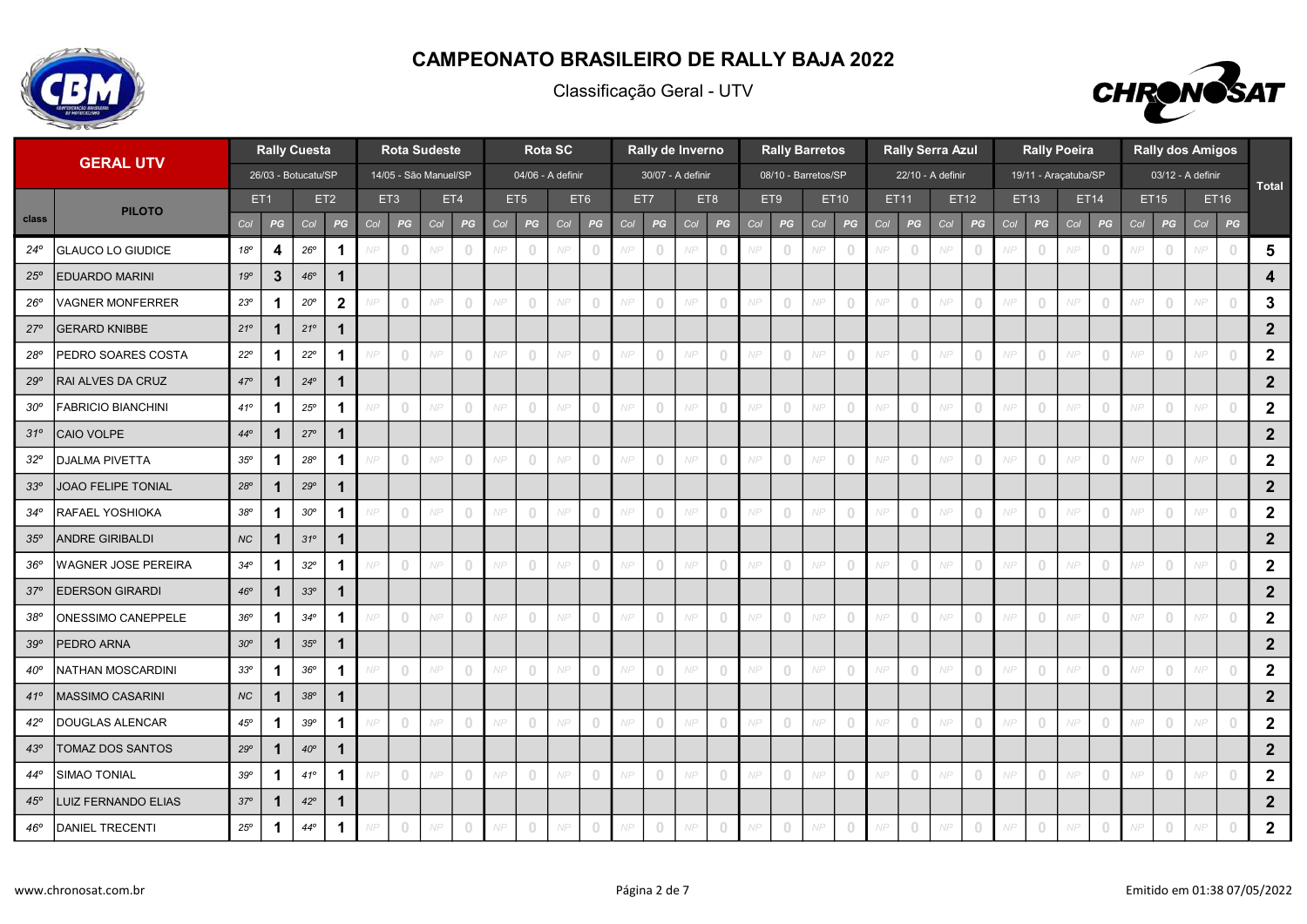

Classificação Geral - UTV



|              |                         |                 |    | <b>Rally Cuesta</b> |                 |     | <b>Rota Sudeste</b>   |     |     |     |                                  | <b>Rota SC</b>    |                                  |     | Rally de Inverno  |     |     |     |                | <b>Rally Barretos</b> |                                  |     |             | <b>Rally Serra Azul</b> |      |     | <b>Rally Poeira</b>  |     |             |     |             | <b>Rally dos Amigos</b> |      |                |
|--------------|-------------------------|-----------------|----|---------------------|-----------------|-----|-----------------------|-----|-----|-----|----------------------------------|-------------------|----------------------------------|-----|-------------------|-----|-----|-----|----------------|-----------------------|----------------------------------|-----|-------------|-------------------------|------|-----|----------------------|-----|-------------|-----|-------------|-------------------------|------|----------------|
|              | <b>GERAL UTV</b>        |                 |    | 26/03 - Botucatu/SP |                 |     | 14/05 - São Manuel/SP |     |     |     |                                  | 04/06 - A definir |                                  |     | 30/07 - A definir |     |     |     |                | 08/10 - Barretos/SP   |                                  |     |             | 22/10 - A definir       |      |     | 19/11 - Araçatuba/SP |     |             |     |             | 03/12 - A definir       |      | Total          |
|              | <b>PILOTO</b>           | ET <sub>1</sub> |    |                     | ET <sub>2</sub> |     | ET <sub>3</sub>       |     | ET4 |     | ET <sub>5</sub>                  |                   | ET6                              |     | ET7               |     | ET8 |     | ET9            |                       | <b>ET10</b>                      |     | <b>ET11</b> |                         | ET12 |     | ET13                 |     | <b>ET14</b> |     | <b>ET15</b> |                         | ET16 |                |
| <b>class</b> |                         | Col             | PG | Col                 | PG              | Col | PG                    | Col | PG  | Col | PG                               | Col               | PG                               | Col | PG                | Col | PG  | Col | PG             | Col                   | PG                               | Col | PG          | Col                     | PG   | Col | PG                   | Col | PG          | Col | PG          | Col                     | PG   |                |
| $47^\circ$   | <b>IMAURO BASTOS</b>    | $26^{\circ}$    |    | 45°                 |                 |     |                       |     |     |     |                                  |                   |                                  |     |                   |     |     |     |                |                       |                                  |     |             |                         |      |     |                      |     |             |     |             |                         |      |                |
| 48°          | <b>IVAN FERREIRA</b>    | $27^{\circ}$    |    | $47^{\circ}$        |                 |     |                       | NP  |     |     | $\Box$                           | NP                | $\bigcap$                        | NP. | $\bigcirc$        | NP  |     |     | $\bigcirc$     | NP                    |                                  |     |             | NP                      |      |     | $\overline{0}$       | NP  |             |     |             | NP                      |      | $\overline{2}$ |
| 49°          | <b>MARCOS MORAES</b>    | <b>NC</b>       |    | 48°                 |                 |     |                       |     |     |     |                                  |                   |                                  |     |                   |     |     |     |                |                       |                                  |     |             |                         |      |     |                      |     |             |     |             |                         |      | $\overline{2}$ |
| $50^{\circ}$ | <b>MURILO COLATRELI</b> | $24^{\circ}$    |    | <b>NC</b>           |                 |     |                       | NP  |     |     | $\begin{array}{c} \n\end{array}$ | NP                | $\Omega$                         | NP. | $\Omega$          | NP  |     |     | $\bigcirc$     | NP                    |                                  |     |             | NP                      |      |     | $\bigcirc$           | NP  |             |     |             | VD                      |      | $\overline{2}$ |
| $51^{\circ}$ | <b>SIMONEY TONIAL</b>   | $31^\circ$      |    | NC                  |                 |     |                       |     |     |     |                                  |                   |                                  |     |                   |     |     |     |                |                       |                                  |     |             |                         |      |     |                      |     |             |     |             |                         |      | $\overline{2}$ |
| $52^{\circ}$ | <b>ALEXANDRE MOULIN</b> | $32^{\circ}$    |    | <b>NC</b>           |                 |     |                       | NP  |     |     | $\bigcirc$                       | NP                | $\begin{array}{c} \n\end{array}$ | NP. | $\circ$           | NP  |     |     | $\overline{0}$ | NP                    | $\begin{array}{c} \n\end{array}$ |     |             | NP                      |      |     | $\overline{0}$       | NP  |             |     |             | NP                      |      | $2^{\circ}$    |
| $53^\circ$   | <b>BRUNO CONTI</b>      | <b>NC</b>       |    | NL                  | $\mathbf 0$     |     |                       |     |     |     |                                  |                   |                                  |     |                   |     |     |     |                |                       |                                  |     |             |                         |      |     |                      |     |             |     |             |                         |      |                |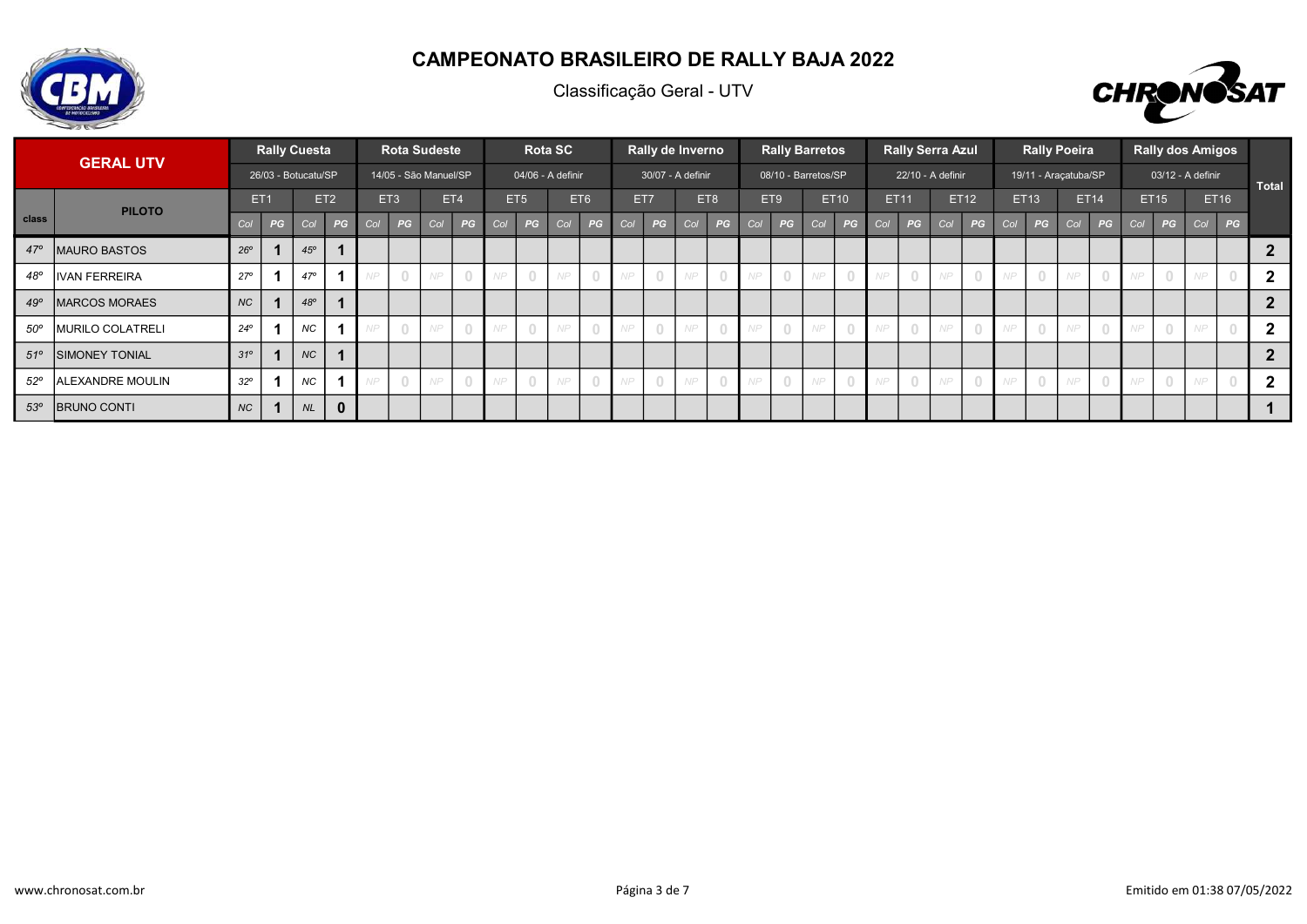



|             | UTV <sub>1</sub>        |                  |    | <b>Rally Cuesta</b> |                 |     |                 | <b>Rota Sudeste</b>   |                                  |      |                 | <b>Rota SC</b>    |     |           |           | Rally de Inverno  |                |     |                                       | <b>Rally Barretos</b> |      |      | <b>Rally Serra Azul</b> |             |                |     | <b>Rally Poeira</b>              |       |             |     |             | <b>Rally dos Amigos</b> |    |       |
|-------------|-------------------------|------------------|----|---------------------|-----------------|-----|-----------------|-----------------------|----------------------------------|------|-----------------|-------------------|-----|-----------|-----------|-------------------|----------------|-----|---------------------------------------|-----------------------|------|------|-------------------------|-------------|----------------|-----|----------------------------------|-------|-------------|-----|-------------|-------------------------|----|-------|
|             |                         |                  |    | 26/03 - Botucatu/SP |                 |     |                 | 14/05 - São Manuel/SP |                                  |      |                 | 04/06 - A definir |     |           |           | 30/07 - A definir |                |     |                                       | 08/10 - Barretos/SP   |      |      | 22/10 - A definir       |             |                |     | 19/11 - Araçatuba/SP             |       |             |     |             | 03/12 - A definir       |    | Total |
|             | <b>PILOTO</b>           | ET <sub>1</sub>  |    |                     | ET <sub>2</sub> |     | ET <sub>3</sub> |                       | ET4                              |      | ET <sub>5</sub> |                   | ET6 |           | ET7       |                   | ET8            | ET9 |                                       |                       | ET10 |      | ET11                    |             | <b>ET12</b>    |     | ET13                             |       | <b>ET14</b> |     | <b>ET15</b> | <b>ET16</b>             |    |       |
| class       |                         | Col.             | PG | Col                 | PG              | Col | PG              | Col                   | PG                               | Col  | PG              | Col               | PG  | Col       | PG        | Col               | PG             | Col | PG                                    | Col                   | PG   | Col  | PG                      | Col         | PG             | Col | PG                               | Col / | PG          | Col | PG          | Col                     | PG |       |
| 10          | <b>DENISIO CASARINI</b> | 10 <sup>10</sup> | 26 |                     | 26              |     |                 |                       |                                  |      |                 |                   |     |           |           |                   |                |     |                                       |                       |      |      |                         |             |                |     |                                  |       |             |     |             |                         |    | 52    |
| $2^{\circ}$ | <b>IRODRIGO VARELA</b>  | $3^{\circ}$      | 21 | 30                  | 21              |     | $\bigcirc$      | NP                    | $\begin{array}{c} \n\end{array}$ |      |                 |                   |     | <b>ND</b> |           | NP                | $\bigcirc$     | NP  | $\begin{array}{c} 0 \\ 0 \end{array}$ |                       |      |      | $\cap$                  | $\wedge$ ID |                | NP  | $\begin{array}{c} \n\end{array}$ | NP    |             |     |             |                         |    | 42    |
| $3^{\circ}$ | INUNO FOJO              | $2^{\circ}$      | 23 | $5^{\circ}$         | 17              |     |                 |                       |                                  |      |                 |                   |     |           |           |                   |                |     |                                       |                       |      |      |                         |             |                |     |                                  |       |             |     |             |                         |    | 40    |
| $4^\circ$   | <b>IGUILHERME CYSNE</b> | $6^{\circ}$      | 16 | $20^{\circ}$        | 23              |     | $\bigcap$       | NP                    | $\Omega$                         |      | $\Omega$        | N P               |     | <b>NP</b> | $\cap$    | NP                | $\overline{0}$ | NP  | $\Omega$                              |                       |      | AID. |                         | NIP         |                | NP  | $\bigcirc$                       | NP    |             |     |             |                         |    | 39    |
| $5^\circ$   | <b>RICHARD FLITER</b>   | $5^\circ$        | 17 | $4^\circ$           | 19              |     |                 |                       |                                  |      |                 |                   |     |           |           |                   |                |     |                                       |                       |      |      |                         |             |                |     |                                  |       |             |     |             |                         |    | 36    |
| $6^\circ$   | <b>VINICIUS GOMES</b>   | $4^\circ$        | 19 | $6^{\circ}$         | 16 <sub>1</sub> |     | $\overline{0}$  | NP                    | $\circ$                          | NP . | $\overline{0}$  | NP                |     | NP        | $\bigcap$ | NP                | $\overline{0}$ | NP  | $\circ$                               | NP                    |      | NP.  |                         | N P         | $\overline{0}$ | NP  | $\overline{0}$                   | NP.   |             | NP  |             |                         |    | 35    |

|              | UTV <sub>2</sub>          |              | <b>Rally Cuesta</b> |                 |                 |     |                | <b>Rota Sudeste</b>   |                                       |     |                   | <b>Rota SC</b> |        |     |     | Rally de Inverno  |                                  |     |                                  | <b>Rally Barretos</b> |                                  |     | <b>Rally Serra Azul</b> |            |                |     |                                       | <b>Rally Poeira</b>  |                                  |     |                                  | <b>Rally dos Amigos</b> |             |              |
|--------------|---------------------------|--------------|---------------------|-----------------|-----------------|-----|----------------|-----------------------|---------------------------------------|-----|-------------------|----------------|--------|-----|-----|-------------------|----------------------------------|-----|----------------------------------|-----------------------|----------------------------------|-----|-------------------------|------------|----------------|-----|---------------------------------------|----------------------|----------------------------------|-----|----------------------------------|-------------------------|-------------|--------------|
|              |                           |              | 26/03 - Botucatu/SP |                 |                 |     |                | 14/05 - São Manuel/SP |                                       |     | 04/06 - A definir |                |        |     |     | 30/07 - A definir |                                  |     |                                  | 08/10 - Barretos/SP   |                                  |     | 22/10 - A definir       |            |                |     |                                       | 19/11 - Araçatuba/SP |                                  |     |                                  | 03/12 - A definir       |             | <b>Total</b> |
|              | <b>PILOTO</b>             |              | ET <sub>1</sub>     |                 | ET <sub>2</sub> |     | ET3            |                       | ET4                                   |     | ET <sub>5</sub>   |                | ET6    |     | ET7 |                   | ET8                              |     | ET9                              |                       | <b>ET10</b>                      |     | ET11                    |            | ET12           |     | ET13                                  |                      | <b>ET14</b>                      |     | ET15                             |                         | <b>ET16</b> |              |
| <b>class</b> |                           | Col          | PG                  | Col             | PG              | Col | PG             | Col                   | PG                                    | Col | PG                | Col            | PG     | Col | PG  | Col               | PG                               | Col | PG                               | Col                   | PG                               | Col | PG                      | Col        | PG             | Col | PG                                    | Col                  | PG                               | Col | PG                               | Col                     | PG          |              |
| $1^{\circ}$  | <b>JULIANO MEIRA</b>      | $1^{\circ}$  | 26                  | $2^{\circ}$     | 23              |     |                |                       |                                       |     |                   |                |        |     |     |                   |                                  |     |                                  |                       |                                  |     |                         |            |                |     |                                       |                      |                                  |     |                                  |                         |             | 49           |
| $2^{\circ}$  | <b>MARCUS COTTON</b>      | $4^\circ$    | 19                  | $3^{\circ}$     | 21              |     | $\bigcap$      | NP                    | $\bigcap$                             |     | 0                 | NP             |        |     |     | NP                | $\bigcap$                        | NP  | $\Box$                           | NP                    | $\bigcap$                        | VP  |                         | <b>NIP</b> | $\bigcirc$     | N P | $\begin{array}{c} \n\end{array}$      | NP.                  |                                  |     | $\Omega$                         | NP                      |             | 40           |
| $3^{\circ}$  | <b>GUSTAVO ZANFORLIN</b>  | $3^{\circ}$  | 21                  | $4^\circ$       | 19              |     |                |                       |                                       |     |                   |                |        |     |     |                   |                                  |     |                                  |                       |                                  |     |                         |            |                |     |                                       |                      |                                  |     |                                  |                         |             | 40           |
| $4^\circ$    | RICARDO GALLI             | $2^{\circ}$  | 23                  | $5^{\circ}$     | 17              |     | $\overline{0}$ | NP                    | $\cup$                                |     | $\Box$            | NP             |        |     |     | NP                | $\bigcap$                        | NP  | $\begin{array}{c} \n\end{array}$ | NP                    |                                  | NP  |                         |            | $\bigcap$      | NP  | $\begin{array}{c} 0 \\ 0 \end{array}$ | NP                   |                                  |     | $\Omega$                         | NP                      |             | 40           |
| $5^\circ$    | <b>JOAO FELIPE TONIAL</b> | $9^{\circ}$  | 13                  | $7^\circ$       | 15              |     |                |                       |                                       |     |                   |                |        |     |     |                   |                                  |     |                                  |                       |                                  |     |                         |            |                |     |                                       |                      |                                  |     |                                  |                         |             | 28           |
| $6^{\circ}$  | KAIQUE BENTIVOGLIO        | <b>NC</b>    |                     | 10              | 26              |     | $\overline{0}$ | NP                    | $\begin{array}{c} 0 \\ 0 \end{array}$ | NP. | $\Omega$          | NP             | $\cap$ | NP  |     | N P               | $\bigcap$                        | NP. | $\begin{array}{c} 0 \end{array}$ | NP                    | $\Box$                           | NP  |                         | <b>NP</b>  | $\bigcirc$     | NP  | $\overline{0}$                        | NP.                  | $\Omega$                         | NP  | $\Omega$                         | NP                      |             | 27           |
| $7^\circ$    | <b>DANIEL TRECENTI</b>    | $7^\circ$    | 15                  | 11 <sup>°</sup> | 11              |     |                |                       |                                       |     |                   |                |        |     |     |                   |                                  |     |                                  |                       |                                  |     |                         |            |                |     |                                       |                      |                                  |     |                                  |                         |             | 26           |
| $8^{\circ}$  | RAI ALVES DA CRUZ         | $13^\circ$   | 9                   | $6^{\circ}$     | 16              |     | $\Box$         | NP                    | $\Omega$                              |     |                   | NP             |        |     |     | NP                | $\bigcap$                        | NP  | $\Omega$                         | NP                    |                                  | VP  |                         |            | $\bigcap$      | NP  | $\begin{array}{c} \n\end{array}$      | NP.                  |                                  |     | $\begin{array}{c} \n\end{array}$ |                         |             | 25           |
| $9^\circ$    | <b>EDERSON GIRARDI</b>    | $12^{\circ}$ | 10 <sup>1</sup>     | $8^{\circ}$     | 14              |     |                |                       |                                       |     |                   |                |        |     |     |                   |                                  |     |                                  |                       |                                  |     |                         |            |                |     |                                       |                      |                                  |     |                                  |                         |             | 24           |
| $10^{\circ}$ | IDOUGLAS ALENCAR          | $11^{\circ}$ | 11                  | $9^{\circ}$     | 13              |     | $\circ$        | NP                    | $\begin{array}{c} 0 \\ 0 \end{array}$ | NP. | $\mathbf{0}$      | NP             |        |     |     | NP                | $\begin{array}{c} \n\end{array}$ | NP  | $\circ$                          | NP                    | $\begin{array}{c} \n\end{array}$ | NP. |                         | NP         | $\circ$        | NP  | $\overline{0}$                        | NP.                  | $\begin{array}{c} 0 \end{array}$ |     | $\Omega$                         | NP                      |             | 24           |
| $11^{\circ}$ | <b>SIMAO TONIAL</b>       | $10^{\circ}$ | 12 <sub>2</sub>     | $10^{\circ}$    | 12              |     |                |                       |                                       |     |                   |                |        |     |     |                   |                                  |     |                                  |                       |                                  |     |                         |            |                |     |                                       |                      |                                  |     |                                  |                         |             | 24           |
| $12^{\circ}$ | <b>VAN FERREIRA</b>       | $8^{\circ}$  | 14                  | $12^{\circ}$    | 10              |     | $\overline{0}$ | NP                    | $\begin{array}{c} \n\end{array}$      |     | $\Box$            | NP             |        |     |     | NP                | $\bigcap$                        | NP  | $\begin{array}{c} \n\end{array}$ | NP                    | $\cup$                           | VP  | $\cap$                  | NP         | $\overline{0}$ | N P | $\overline{0}$                        | NP.                  |                                  |     | $\Omega$                         | <b>NP</b>               |             | 24           |
| $13^\circ$   | CONRADO MATSUMOTO         | $5^{\circ}$  | 17                  | <b>NC</b>       |                 |     |                |                       |                                       |     |                   |                |        |     |     |                   |                                  |     |                                  |                       |                                  |     |                         |            |                |     |                                       |                      |                                  |     |                                  |                         |             | 18           |
| $14^{\circ}$ | MURILO COLATRELI          | $6^{\circ}$  | 16                  | <b>NC</b>       |                 | VP  | $\Box$         | NP                    | $\Omega$                              | NP. | $\Omega$          | <b>NP</b>      |        |     |     | N P               | $\cup$                           | NP. | $\Omega$                         | NP                    |                                  | NP. | n.                      | NP         | $\bigcap$      | N P | $\Omega$                              | NP.                  | n                                | NP  | $\Omega$                         | NP.                     |             | 17           |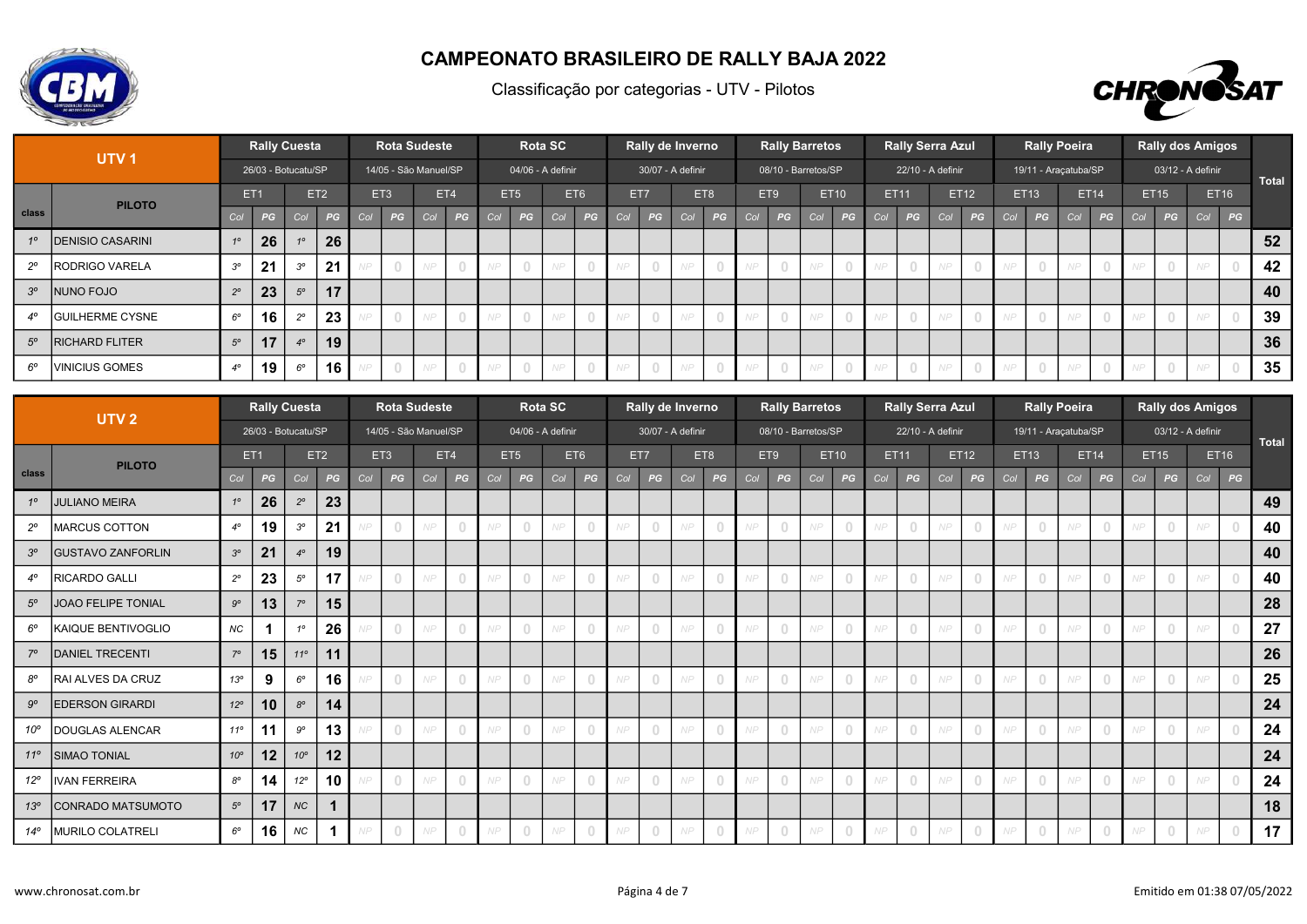



|             | UTV <sub>3</sub>        |             | <b>Rally Cuesta</b> |              |                 |     |                 | <b>Rota Sudeste</b>   |                                       |     |                 | <b>Rota SC</b>    |     |     |        | Rally de Inverno  |                |                 |                                       | <b>Rally Barretos</b> |             |            | <b>Rally Serra Azul</b> |      |                |     | <b>Rally Poeira</b>              |             |    |     |      | <b>Rally dos Amigos</b> |             |       |
|-------------|-------------------------|-------------|---------------------|--------------|-----------------|-----|-----------------|-----------------------|---------------------------------------|-----|-----------------|-------------------|-----|-----|--------|-------------------|----------------|-----------------|---------------------------------------|-----------------------|-------------|------------|-------------------------|------|----------------|-----|----------------------------------|-------------|----|-----|------|-------------------------|-------------|-------|
|             |                         |             | 26/03 - Botucatu/SP |              |                 |     |                 | 14/05 - São Manuel/SP |                                       |     |                 | 04/06 - A definir |     |     |        | 30/07 - A definir |                |                 |                                       | 08/10 - Barretos/SP   |             |            | 22/10 - A definir       |      |                |     | 19/11 - Araçatuba/SP             |             |    |     |      | 03/12 - A definir       |             | Total |
|             | <b>PILOTO</b>           |             | ET <sub>1</sub>     |              | ET <sub>2</sub> |     | ET <sub>3</sub> |                       | ET4                                   |     | ET <sub>5</sub> |                   | ET6 |     | ET7    |                   | ET8            | ET <sub>9</sub> |                                       |                       | <b>ET10</b> |            | ET11                    |      | <b>ET12</b>    |     | ET13                             | <b>ET14</b> |    |     | ET15 |                         | <b>ET16</b> |       |
| class       |                         | Col         | PG                  | Col          | PG              | Col | PG              | Col                   | PG                                    | Col | PG              | Col               | PG  | Col | PG     | Col               | PG             | Col             | PG                                    | Col                   | PG          | Col        | PG                      | Col  | PG             | Col | PG                               | Col         | PG | Col | PG   | Col                     | PG          |       |
| 10          | <b>LEANDRO FRACASSI</b> | $2^{\circ}$ | 23                  |              | 26              |     |                 |                       |                                       |     |                 |                   |     |     |        |                   |                |                 |                                       |                       |             |            |                         |      |                |     |                                  |             |    |     |      |                         |             | 49    |
| $2^{\circ}$ | <b>JUNIOR SIQUEIRA</b>  |             | 26                  | $30^{\circ}$ | 21              |     | $\bigcap$       | NP                    | $\begin{array}{c} \n\end{array}$      |     |                 |                   |     |     |        | NP                | $\bigcirc$     | NP              | $\begin{array}{c} 0 \\ 0 \end{array}$ |                       |             |            |                         | AID. |                |     | $\begin{array}{c} \n\end{array}$ | MT          |    |     |      |                         |             | 47    |
| $3^{\circ}$ | <b>VAGNER MONFERRER</b> | 40          | 19                  | $4^\circ$    | 19              |     |                 |                       |                                       |     |                 |                   |     |     |        |                   |                |                 |                                       |                       |             |            |                         |      |                |     |                                  |             |    |     |      |                         |             | 38    |
|             | <b>IEDUARDO MARINI</b>  | $3^{\circ}$ | 21                  | $6^\circ$    | 16              |     | $\overline{0}$  | NP                    | $\bigcirc$                            | NP  | $\overline{0}$  | NP                |     | NP. | $\cap$ | NP                | $\overline{0}$ | NP.             | $\Omega$                              |                       |             | NP.        |                         | N P  |                | NP  | $\bigcirc$                       | NP.         |    |     |      |                         |             | 37    |
| $5^\circ$   | LUIZ FERNANDO ELIAS     | $5^\circ$   | 17                  | $5^\circ$    | 17              |     |                 |                       |                                       |     |                 |                   |     |     |        |                   |                |                 |                                       |                       |             |            |                         |      |                |     |                                  |             |    |     |      |                         |             | 34    |
| $6^\circ$   | <b>GUILHERME CAIO</b>   | <b>NC</b>   |                     | 20           | 23              |     | $\bigcirc$      | NP                    | $\begin{array}{c} 0 \\ 0 \end{array}$ | NP. | $\overline{0}$  | NP                |     | NP. |        | NP                | $\overline{0}$ | NP.             | $\begin{array}{c} 0 \\ 0 \end{array}$ |                       |             | <b>NIP</b> |                         | N P  | $\overline{0}$ | NP  | $\overline{0}$                   | NP          |    |     |      | AID                     |             | 24    |

|                | UTV <sub>4</sub>            |                  |    | <b>Rally Cuesta</b> |                 |                 |    | <b>Rota Sudeste</b>   |     |     |                 | <b>Rota SC</b>    |     |     |      | Rally de Inverno  |        |     |                 | <b>Rally Barretos</b> |             |             | <b>Rally Serra Azul</b> |     |             |     |             | <b>Rally Poeira</b>  |               |     |             | <b>Rally dos Amigos</b> |    |       |
|----------------|-----------------------------|------------------|----|---------------------|-----------------|-----------------|----|-----------------------|-----|-----|-----------------|-------------------|-----|-----|------|-------------------|--------|-----|-----------------|-----------------------|-------------|-------------|-------------------------|-----|-------------|-----|-------------|----------------------|---------------|-----|-------------|-------------------------|----|-------|
|                |                             |                  |    | 26/03 - Botucatu/SP |                 |                 |    | 14/05 - São Manuel/SP |     |     |                 | 04/06 - A definir |     |     |      | 30/07 - A definir |        |     |                 | 08/10 - Barretos/SP   |             |             | 22/10 - A definir       |     |             |     |             | 19/11 - Araçatuba/SP |               |     |             | 03/12 - A definir       |    | Total |
|                | <b>PILOTO</b>               | ET <sub>1</sub>  |    |                     | ET <sub>2</sub> | ET <sub>3</sub> |    |                       | ET4 |     | E <sub>T5</sub> |                   | ET6 | ET7 |      | ET8               |        |     | ET <sub>9</sub> |                       | <b>ET10</b> | <b>ET11</b> |                         |     | <b>ET12</b> |     | <b>ET13</b> | <b>ET14</b>          |               |     | <b>ET15</b> | <b>ET16</b>             |    |       |
| class          |                             |                  | PG | Col                 | $P$ G           | Col             | PG | Col                   | PG  | Col | $P$ G           | Col               | PG  | Col | PG A | CO <sub>1</sub>   | PG     | Col | PG              | Col                   | PG          | Col         | PG                      | Col | PG          | Col | PG          |                      | Col <b>PG</b> | Col | PG          | Col                     | PG |       |
|                | <b>IPEDRO SOARES COSTA</b>  | 10 <sup>10</sup> | 26 |                     | 26              |                 |    |                       |     |     |                 |                   |     |     |      |                   |        |     |                 |                       |             |             |                         |     |             |     |             |                      |               |     |             |                         |    | 52    |
| 20             | <b>IWAGNER JOSE PEREIRA</b> | $3^{\circ}$      | 21 | $\sim$              | 23              |                 |    |                       |     |     |                 |                   |     |     |      |                   | $\Box$ | NP  |                 |                       |             |             |                         |     |             |     | $\Omega$    |                      |               |     |             |                         |    | 44    |
| 3 <sup>o</sup> | <b>INATHAN MOSCARDINI</b>   | 20               | 23 | $\alpha$            | 21              |                 |    |                       |     |     |                 |                   |     |     |      |                   |        |     |                 |                       |             |             |                         |     |             |     |             |                      |               |     |             |                         |    | 44    |

|           | <b>UTV OVER 45</b>     |                 |                | Rally Cuesta        |                 |           | <b>Rota Sudeste</b>   |     |     |     |                 | <b>Rota SC</b>    |     | Rally de Inverno  |     |                |       |     | <b>Rally Barretos</b> |             |             | <b>Rally Serra Azul</b> |     |             |     |                                       | <b>Rally Poeira</b>  |             |     | <b>Rally dos Amigos</b> |     |             |              |
|-----------|------------------------|-----------------|----------------|---------------------|-----------------|-----------|-----------------------|-----|-----|-----|-----------------|-------------------|-----|-------------------|-----|----------------|-------|-----|-----------------------|-------------|-------------|-------------------------|-----|-------------|-----|---------------------------------------|----------------------|-------------|-----|-------------------------|-----|-------------|--------------|
|           |                        |                 |                | 26/03 - Botucatu/SP |                 |           | 14/05 - São Manuel/SP |     |     |     |                 | 04/06 - A definir |     | 30/07 - A definir |     |                |       |     | 08/10 - Barretos/SP   |             |             | 22/10 - A definir       |     |             |     |                                       | 19/11 - Araçatuba/SP |             |     | 03/12 - A definir       |     |             | <b>Total</b> |
|           | <b>PILOTO</b>          | ET <sub>1</sub> |                |                     | ET <sub>2</sub> |           | ET <sub>3</sub>       |     | ET4 |     | ET <sub>5</sub> |                   | ET6 | ET7               | ET8 |                |       | ET9 |                       | <b>ET10</b> | <b>ET11</b> |                         |     | <b>ET12</b> |     | <b>ET13</b>                           |                      | <b>ET14</b> |     | <b>ET15</b>             |     | <b>ET16</b> |              |
| class     |                        | Col 1           | PG             | Col                 | PG              | Col       | PG                    | Col | PG  | Col | PG              | Col               | PG  | Col <b>PG</b>     | Col | PG             | Col / | PG  | CO <sub>1</sub>       | PG          | Col         | PG                      | Col | PG          | Col | PG                                    | Col                  | PG          | Col | PG                      | Col | PG          |              |
| 10        | <b>IMARCELO WEYNE</b>  | $2^{\circ}$     | 23             |                     | 26              |           |                       |     |     |     |                 |                   |     |                   |     |                |       |     |                       |             |             |                         |     |             |     |                                       |                      |             |     |                         |     |             | 49           |
| າ         | IMARCIO JANNUZZI       | 10              | 26             |                     | 23              |           |                       | NP  |     |     |                 | NP                |     |                   | NP  |                | NP.   |     |                       |             |             |                         |     |             | N P | $\begin{array}{c} 0 \\ 0 \end{array}$ |                      |             |     |                         |     |             | 49           |
| $3^\circ$ | <b>IMAURO BASTOS</b>   | $3^\circ$       | 2 <sub>1</sub> | $3^{\circ}$         | 21              |           |                       |     |     |     |                 |                   |     |                   |     |                |       |     |                       |             |             |                         |     |             |     |                                       |                      |             |     |                         |     |             | 42           |
|           | <b>ISIMONEY TONIAL</b> | $4^\circ$       | 19             | NC                  |                 | <b>NP</b> | $\overline{0}$        | N P |     |     | $\overline{0}$  | NP                |     | $\overline{0}$    | NP  | $\overline{0}$ | NP.   |     | NP                    |             | NP.         |                         | NP  | - 0         | NP  | $\circ$                               | <b>NP</b>            | $\Box$      |     |                         |     |             | 20           |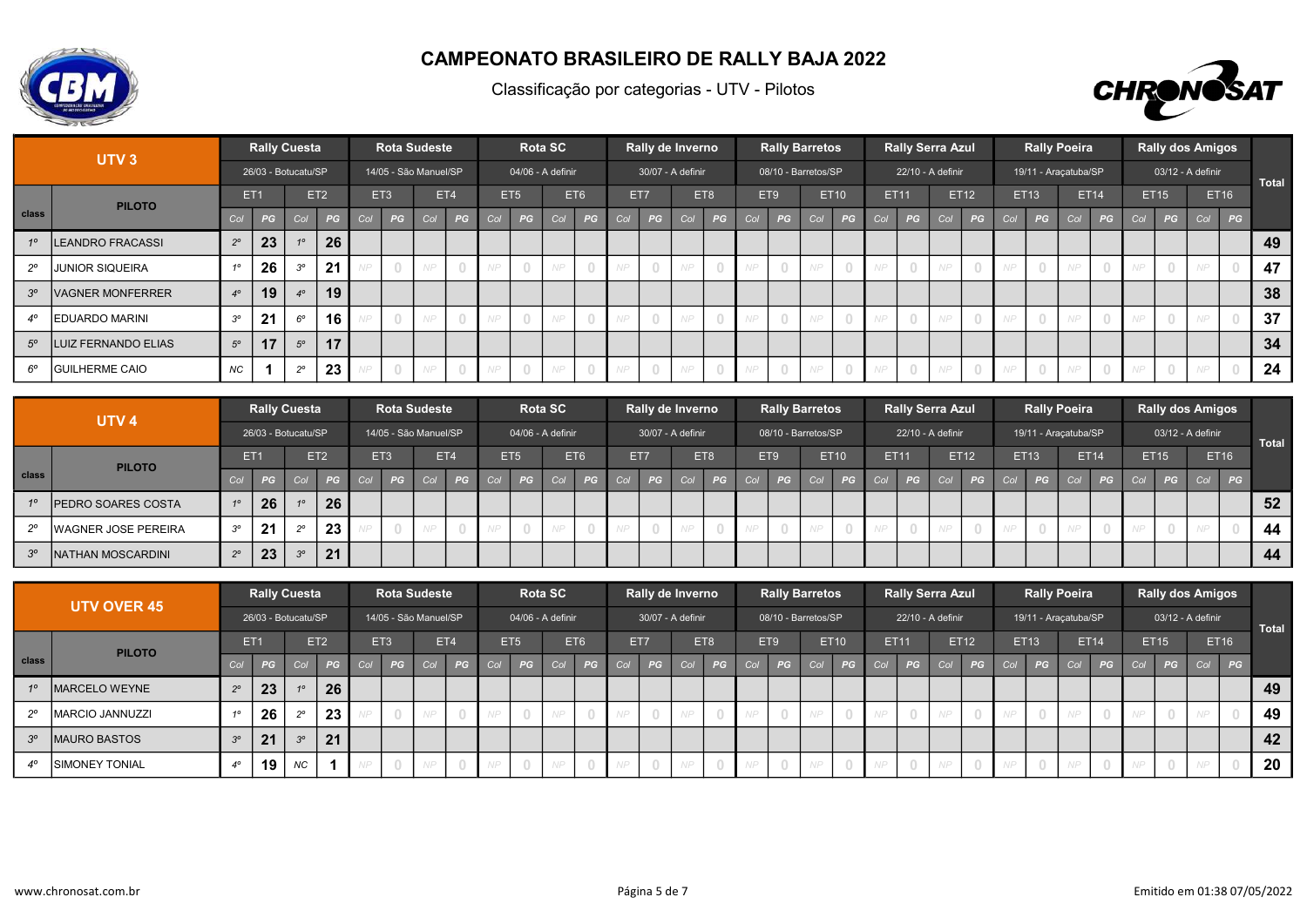



|                 | UTV OVER PRÓ             |                 |    | Rally Cuesta        |                 |     | <b>Rota Sudeste</b>   |     |     |     |                 | <b>Rota SC</b>      |     |     | Rally de Inverno  |     |                |     | <b>Rally Barretos</b> |     |             |             | <b>Rally Serra Azul</b> |     |      |     |                | <b>Rally Poeira</b>  |             |     |             | <b>Rally dos Amigos</b> |               |              |
|-----------------|--------------------------|-----------------|----|---------------------|-----------------|-----|-----------------------|-----|-----|-----|-----------------|---------------------|-----|-----|-------------------|-----|----------------|-----|-----------------------|-----|-------------|-------------|-------------------------|-----|------|-----|----------------|----------------------|-------------|-----|-------------|-------------------------|---------------|--------------|
|                 |                          |                 |    | 26/03 - Botucatu/SP |                 |     | 14/05 - São Manuel/SP |     |     |     |                 | $04/06$ - A definir |     |     | 30/07 - A definir |     |                |     | 08/10 - Barretos/SP   |     |             |             | 22/10 - A definir       |     |      |     |                | 19/11 - Araçatuba/SP |             |     |             | 03/12 - A definir       |               | <b>Total</b> |
|                 | <b>PILOTO</b>            | ET <sub>1</sub> |    |                     | ET <sub>2</sub> |     | ET <sub>3</sub>       |     | ET4 |     | ET <sub>5</sub> |                     | ET6 |     | ET7               | ET8 |                |     | ET9                   |     | <b>ET10</b> | <b>ET11</b> |                         |     | ET12 |     | <b>ET13</b>    |                      | <b>ET14</b> |     | <b>ET15</b> |                         | <b>ET16</b>   |              |
| class           |                          | Col             | PG | Col                 | PG              | COV | PG                    | Col | PG  | Col | PG              | Col                 | PG  | Col | PG                | Col | PG             | Col | PG                    | Col | PG          | Col /       | PG                      | Col | PG   | Col | PG             | Col                  | PG          | Col | PG          |                         | Col <b>PG</b> |              |
| 10 <sup>1</sup> | <b>REINALDO VARELA</b>   | 10              | 26 | 20                  | 23              |     |                       |     |     |     |                 |                     |     |     |                   |     |                |     |                       |     |             |             |                         |     |      |     |                |                      |             |     |             |                         |               | 49           |
| $20^{\circ}$    | <b>CRISTIANO BATISTA</b> | $3^{\circ}$     | 21 |                     | 26              |     | $\overline{0}$        | NP  |     |     |                 | NP                  |     |     |                   | NP  | $\Omega$       |     |                       | NP  |             |             |                         |     |      | NP  | $\Box$         | NP                   |             |     |             | N P                     |               | 47           |
| $3^\circ$       | <b>IGERARD KNIBBE</b>    | $2^{\circ}$     | 23 | $3^{\circ}$         | 21              |     |                       |     |     |     |                 |                     |     |     |                   |     |                |     |                       |     |             |             |                         |     |      |     |                |                      |             |     |             |                         |               | 44           |
|                 | <b>IMARCOS MORAES</b>    | NC              |    | $4^\circ$           | 19              |     | $\overline{0}$        | NP  |     |     |                 | NP.                 |     |     | $\Box$            | NP. | $\overline{0}$ | NP. |                       | NP  |             |             |                         | NP  |      | NP  | $\overline{0}$ | NP                   |             |     |             | NP                      |               | 20           |

|              | <b>UTV DOUBLE</b>         |              | <b>Rally Cuesta</b> |                |                 |     |                                       | <b>Rota Sudeste</b>   |                                  |     |                 | <b>Rota SC</b>    |     |     |     | Rally de Inverno  |                |     |          | <b>Rally Barretos</b> |             |             | <b>Rally Serra Azul</b> |     |                                  |     |          | <b>Rally Poeira</b>  |      |     |      | <b>Rally dos Amigos</b> |             |              |
|--------------|---------------------------|--------------|---------------------|----------------|-----------------|-----|---------------------------------------|-----------------------|----------------------------------|-----|-----------------|-------------------|-----|-----|-----|-------------------|----------------|-----|----------|-----------------------|-------------|-------------|-------------------------|-----|----------------------------------|-----|----------|----------------------|------|-----|------|-------------------------|-------------|--------------|
|              |                           |              | 26/03 - Botucatu/SP |                |                 |     |                                       | 14/05 - São Manuel/SP |                                  |     |                 | 04/06 - A definir |     |     |     | 30/07 - A definir |                |     |          | 08/10 - Barretos/SP   |             |             | 22/10 - A definir       |     |                                  |     |          | 19/11 - Araçatuba/SP |      |     |      | 03/12 - A definir       |             | <b>Total</b> |
|              | <b>PILOTO</b>             |              | ET <sub>1</sub>     |                | ET <sub>2</sub> |     | ET <sub>3</sub>                       |                       | ET4                              |     | ET <sub>5</sub> |                   | ET6 |     | ET7 |                   | ET8            |     | ET9      |                       | <b>ET10</b> | <b>ET11</b> |                         |     | ET12                             |     | ET13     |                      | ET14 |     | ET15 |                         | <b>ET16</b> |              |
| class        |                           | Col          | PG                  | Col            | PG              | Col | PG                                    | Col                   | PG                               | Col | PG              | Col               | PG  | Col | PG  | Col               | PG             | Col | PG       | Col                   | PG          | Col         | PG                      | Col | PG                               | Col | PG       | Col                  | PG   | Col | PG   | Col                     | PG          |              |
| 10           | <b>PEDRO QUEIROLO</b>     | $1^{\circ}$  | 26                  | 1 <sup>c</sup> | 26              |     |                                       |                       |                                  |     |                 |                   |     |     |     |                   |                |     |          |                       |             |             |                         |     |                                  |     |          |                      |      |     |      |                         |             | 52           |
| $2^{\circ}$  | <b>GLAUCO LO GIUDICE</b>  | $2^{\circ}$  | 23                  | $3^{\circ}$    | 21              |     | $\Box$                                | NP                    | $\bigcap$                        | NP  |                 |                   |     | VP  |     | NP                | $\bigcirc$     | NP  | $\Box$   | NP                    |             |             |                         | NP  | $\Box$                           | NP  | $\Box$   |                      |      | VP  |      |                         |             | 44           |
| $3^{\circ}$  | <b>FABRICIO BIANCHINI</b> | $9^{\circ}$  | 13                  | $2^{\circ}$    | 23              |     |                                       |                       |                                  |     |                 |                   |     |     |     |                   |                |     |          |                       |             |             |                         |     |                                  |     |          |                      |      |     |      |                         |             | 36           |
| $4^\circ$    | TOMAZ DOS SANTOS          | $3^{\circ}$  | 21                  | $10^{\circ}$   | 12              |     | $\begin{array}{c} \n\end{array}$      | NP                    | $\Omega$                         | NP. | $\Box$          |                   |     | NP  |     | NP                | $\bigcirc$     | NP  | $\Box$   | NP                    |             |             | $\cap$                  | NP  | $\begin{array}{c} \n\end{array}$ | NP  | $\Omega$ |                      |      | NP. |      |                         |             | 33           |
| $5^\circ$    | <b>DJALMA PIVETTA</b>     | $6^{\circ}$  | 16                  | $5^\circ$      | 17              |     |                                       |                       |                                  |     |                 |                   |     |     |     |                   |                |     |          |                       |             |             |                         |     |                                  |     |          |                      |      |     |      |                         |             | 33           |
| $6^\circ$    | PEDRO ARNA                | $4^\circ$    | 19                  | $9^{\circ}$    | 13              |     | $\Box$                                | NP                    | $\Omega$                         | NP  |                 |                   |     | NP  |     | NP                | $\bigcirc$     | NP  | $\Box$   | NP                    |             |             | $\bigcap$               | NP  | $\begin{array}{c} \n\end{array}$ | NP  | $\Omega$ |                      |      | NP. |      |                         |             | 32           |
| $7^\circ$    | CAIO VOLPE                | $10^{\circ}$ | 12                  | $4^\circ$      | 19              |     |                                       |                       |                                  |     |                 |                   |     |     |     |                   |                |     |          |                       |             |             |                         |     |                                  |     |          |                      |      |     |      |                         |             | 31           |
| $8^{\circ}$  | <b>RAFAEL YOSHIOKA</b>    | $8^{\circ}$  | 14                  | $6^{\circ}$    | 16              |     | $\begin{array}{c} 0 \\ 0 \end{array}$ | NP                    | $\Omega$                         | NP. | $\Omega$        |                   |     |     |     | NP                | $\bigcirc$     | NP  | $\Box$   |                       |             |             | $\Box$                  | NP  | $\begin{array}{c} \n\end{array}$ | NP. | $\Omega$ |                      |      | VP  |      |                         |             | 30           |
| $9^{\circ}$  | <b>ONESSIMO CANEPPELE</b> | $7^\circ$    | 15                  | $8^{\circ}$    | 14              |     |                                       |                       |                                  |     |                 |                   |     |     |     |                   |                |     |          |                       |             |             |                         |     |                                  |     |          |                      |      |     |      |                         |             | 29           |
| $10^{\circ}$ | ALEXANDRE MOULIN          | $5^{\circ}$  | 17                  | <b>NC</b>      |                 |     | $\begin{array}{c} 0 \\ 0 \end{array}$ | NP                    | $\begin{array}{c} \n\end{array}$ | NP. | $\Omega$        |                   |     |     |     | NP                | $\overline{0}$ | NP  | $\Omega$ |                       |             |             |                         | NP  | $\begin{array}{c} \n\end{array}$ | NP  | $\Omega$ |                      |      | NP  |      |                         |             | 18           |
| $11^{\circ}$ | <b>ANDRE GIRIBALDI</b>    | <b>NC</b>    |                     | $7^\circ$      | 15              |     |                                       |                       |                                  |     |                 |                   |     |     |     |                   |                |     |          |                       |             |             |                         |     |                                  |     |          |                      |      |     |      |                         |             | 16           |